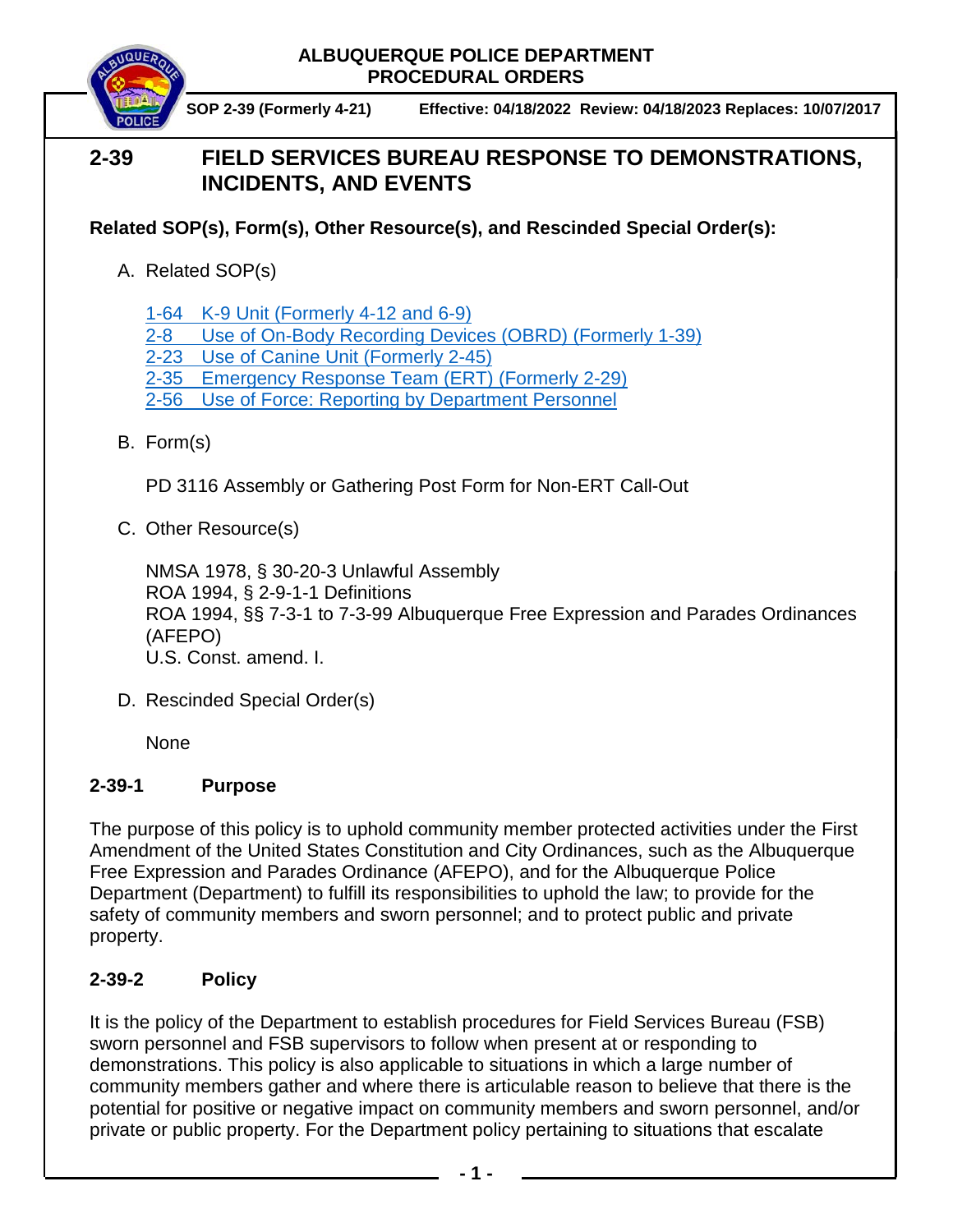

 **SOP 2-39 (Formerly 4-21) Effective: 04/18/2022 Review: 04/18/2023 Replaces: 10/07/2017**

beyond FSB's control, Department personnel shall refer to SOP Emergency Response Team (ERT).

#### **2-39-3 Definitions N/A**

# A. Civil Emergency

An incident or event as defined by Albuquerque City Ordinance § 2-9-1-1 such as unlawful assemblies, riots, and natural disasters.

# B. Crowd Control

Techniques used to address civil emergencies, to include deploying crowd dispersal equipment, tactics and preparing for multiple arrests.

# C. Crowd Management

Techniques used to manage demonstrations before, during, and after the incident or event. These techniques will involve event planning and coordination; pre-event contact with group leaders, issuing permits when applicable; intelligence gathering; observational assessment of participants and community members; personnel training, and other similar means.

#### D. Demonstration

A public assembly or gathering of persons designed to engage in protected activities under the First Amendment of the United States Constitution, federal or state law, or City ordinances. Demonstrations may include, but are not limited to, marches, protests, and other assemblies intended to attract attention. Demonstrations may devolve into civil emergencies that may require law enforcement action.

# E. Event

A demonstration or civil emergency of which the Department has prior knowledge.

# F. Exigent Circumstances

An emergency situation(s) requiring swift action to prevent imminent danger to life, to forestall the imminent escape of an individual, or to prevent the destruction of evidence.

# G. Incident

A demonstration or civil emergency of which the Department has no prior knowledge.

#### **2-39-4 Procedures for Demonstrations, Incidents, and Events 6**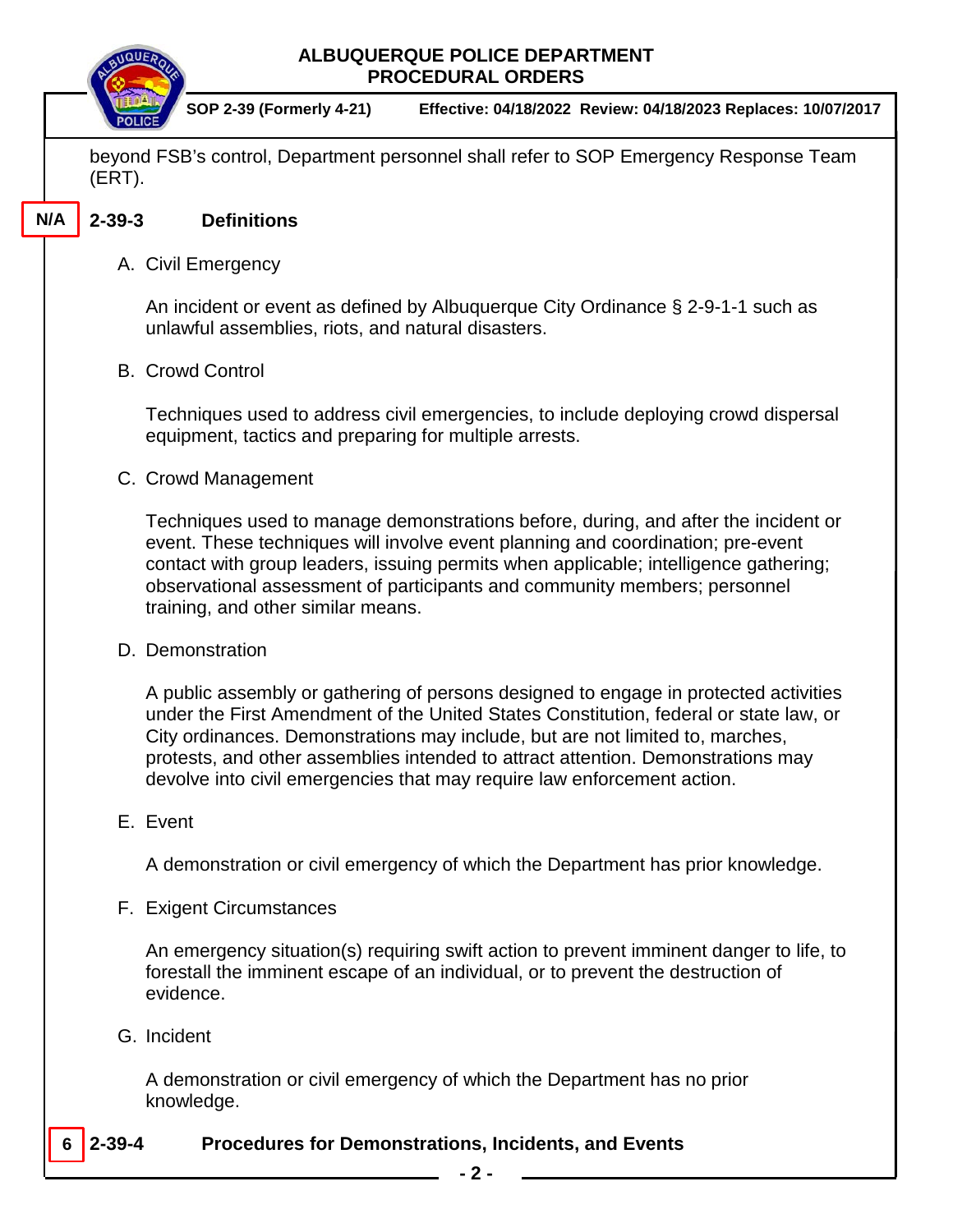

 **SOP 2-39 (Formerly 4-21) Effective: 04/18/2022 Review: 04/18/2023 Replaces: 10/07/2017**

- A. Department Personnel
	- 1. Consistent with the First Amendment and the AFEPO, Department personnel shall uphold community members' constitutionally protected rights of free speech, to peaceable assembly, and to petition for the redress of grievances; however, Department personnel may take the narrowly tailored steps set forth in this Standard Operating Procedure to address the following security concerns:
		- a. Incident or event participants engaging in activity that presents a threat to the security of others;
		- b. Incident or event participants engaging in activity that constitutes a substantial articulable hazard to the public safety or that would materially interfere with or endanger the public peace or rights of residents to the quiet and peaceful enjoyment of their property; or
		- c. When Department personnel have reasonable suspicion that a crime is being or will be committed imminently.
- 2. Sworn personnel shall be prohibited from deploying Police Service Dogs (PSD) for crowd control (refer to SOP K-9 Unit for sanction classifications and additional duties) and as a force option during crowd control situations (refer to SOP Use of Canine Unit for sanction classifications and additional duties).
- B. ERT Lieutenant

**N/A**

**N/A**

- 1. The ERT Lieutenant shall determine whether to activate ERT for an incident or event.
- 2. Whenever ERT responds to the incident or event, the ERT Lieutenant shall take command of the incident or event, consistent with SOP Emergency Response Team (ERT) (refer to SOP Emergency Response Team (ERT) for sanction classifications and additional duties).
- C. Incident Commander

The Incident Commander (IC), whether it is the Operations Review Lieutenant (ORL), ERT Lieutenant, or an FSB supervisor, shall attempt to gather incident or event information from available sources, such as from group organizers, social media, or other means, if not already provided through pre-event planning and intelligence gathering.

- D. On-Scene FSB Supervisors
	- 1. Upon notification of an incident or event, FSB supervisors shall: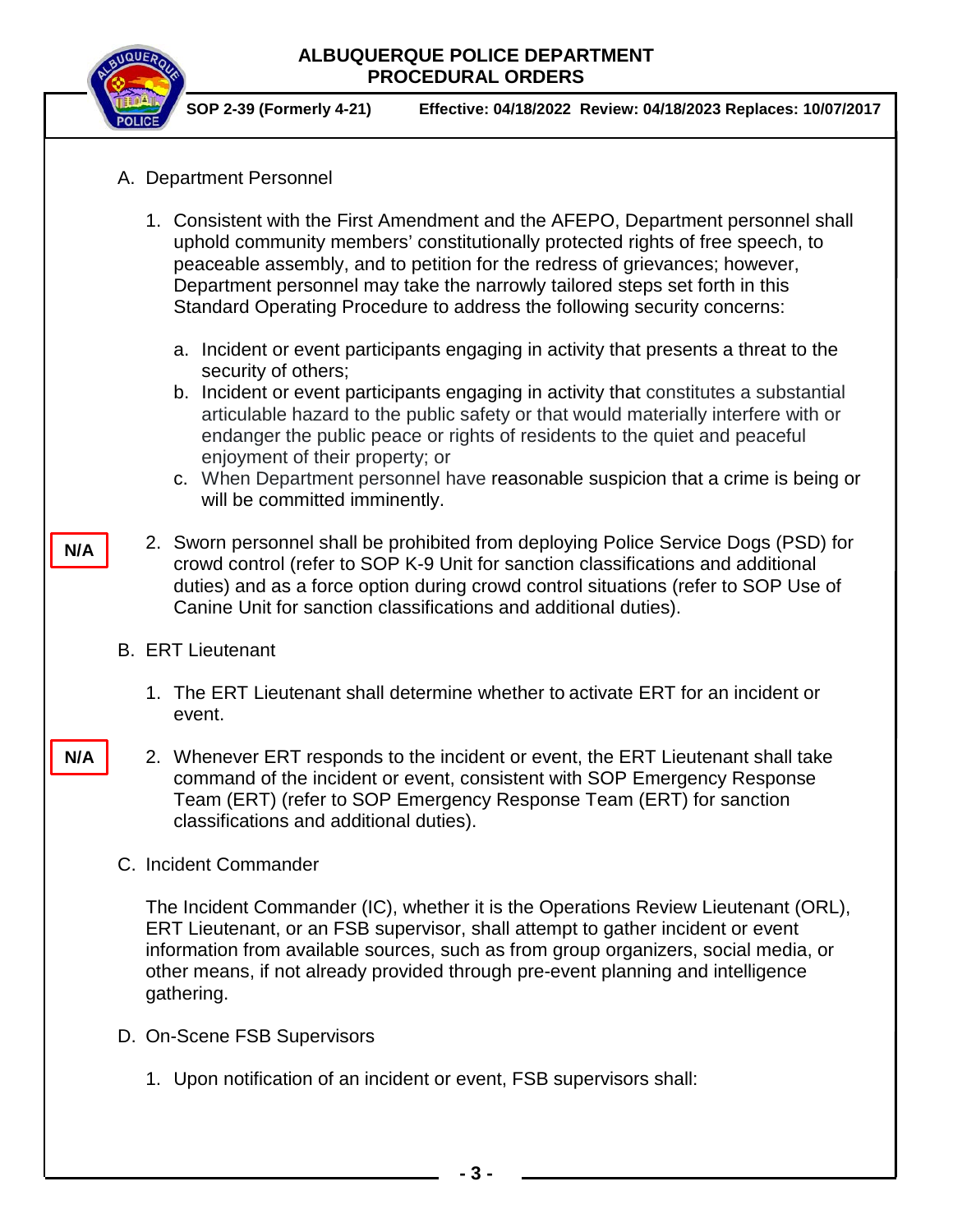

 **SOP 2-39 (Formerly 4-21) Effective: 04/18/2022 Review: 04/18/2023 Replaces: 10/07/2017**

- a. Ensure that the on-call ERT Lieutenant is notified when it appears, based on articulable facts, that the incident or event will escalate to a civil emergency, or that danger to life or property is imminent;
- b. Immediately respond to the scene when such information is known to the Department;
- c. Approach the incident or event with the understanding that participants have constitutionally protected rights. Those rights shall not be restricted unless there is imminent danger of harm to community members, sworn personnel, or private or public property;
- d. Make efforts to contact the group leader(s) of the incident or event, in order to gather information about the situation, and to ensure accurate assignment of Department personnel and resources. Information gathered about the incident or event shall address the following concerns and FSB supervisors shall convey such information to the on-call ERT Lieutenant:
	- i. What incident or event is planned or occurring?
	- ii. When will it begin and end?
	- iii. Where are the participants meeting?
	- iv. Will it coincide with any other large event?
	- v. Is opposition expected?
	- vi. How many participants are expected?
	- vii. What are the planned travel routes, if any?
	- viii.What actions, activities, or tactics used by the participants are anticipated?
	- ix. What critical infrastructures are located nearby, such as schools, hospitals, and/or government facilities?
	- x. Is there a need to request mutual aid?
	- xi. Based on the history of conduct at prior incidents or events, are event leader(s) cooperative or willing to help in support of Department operations at their incident or event?
- e. When appropriate, notify other departments and agencies, such as Albuquerque Fire Rescue (AFR), emergency medical services (EMS), and other law enforcement agencies;
- f. If the supervisor has direct and specific information that would lead a reasonable and prudent officer to believe violence may be an outcome of the assembly, contact the Real Time Crime Center (RTCC) to give them information concerning the incident or event;
- g. Assess the potential number of sworn personnel necessary to ensure the community's and sworn personnel's safety, based on observed participant behavior and intelligence obtained;
- h. Depending on existing conditions, deploy sworn personnel at vantage points to report on the actions of participants and non-participants;
- i. Establish an inner perimeter and contain the incident or event with as few visible sworn personnel as feasible. FSB supervisors shall have sufficient sworn personnel in reserve to provide a quick response if the incident or event escalates;
- j. Maintain sufficient distance between opposing demonstrators, to limit any hostile actions from either side, to the extent that those involved can be identified; and/or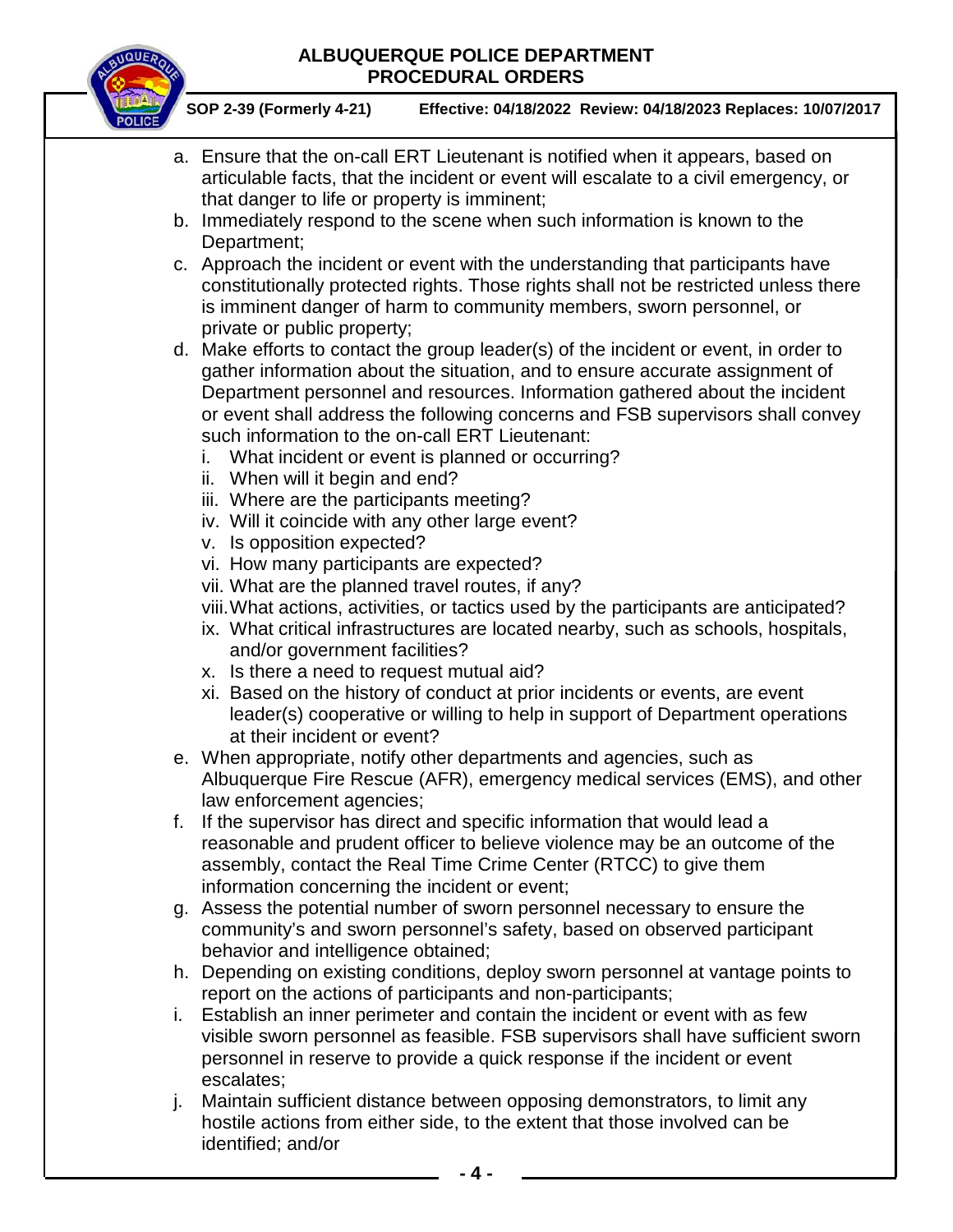| <b>ALBUQUERQUE POLICE DEPARTMENT</b><br><b>PROCEDURAL ORDERS</b>                                                                                                                                                                                                                                                                                                                                                                                                                                                                                                                                                                                                                                                                                                                                                                                                                                                                                                                                                                                                                                                                                                                                                                                                                                                                                                                                                                                                                                                                                                                                                                                                                                       |  |
|--------------------------------------------------------------------------------------------------------------------------------------------------------------------------------------------------------------------------------------------------------------------------------------------------------------------------------------------------------------------------------------------------------------------------------------------------------------------------------------------------------------------------------------------------------------------------------------------------------------------------------------------------------------------------------------------------------------------------------------------------------------------------------------------------------------------------------------------------------------------------------------------------------------------------------------------------------------------------------------------------------------------------------------------------------------------------------------------------------------------------------------------------------------------------------------------------------------------------------------------------------------------------------------------------------------------------------------------------------------------------------------------------------------------------------------------------------------------------------------------------------------------------------------------------------------------------------------------------------------------------------------------------------------------------------------------------------|--|
| SOP 2-39 (Formerly 4-21)<br>Effective: 04/18/2022 Review: 04/18/2023 Replaces: 10/07/2017                                                                                                                                                                                                                                                                                                                                                                                                                                                                                                                                                                                                                                                                                                                                                                                                                                                                                                                                                                                                                                                                                                                                                                                                                                                                                                                                                                                                                                                                                                                                                                                                              |  |
| k. Give dispersal orders, consistent with SOP Emergency Response Team (ERT),<br>N/A<br>if it appears that an immediate threat to life or serious property damage is<br>occurring (refer to SOP Emergency Response Team (ERT) for sanction<br>classifications and additional duties).                                                                                                                                                                                                                                                                                                                                                                                                                                                                                                                                                                                                                                                                                                                                                                                                                                                                                                                                                                                                                                                                                                                                                                                                                                                                                                                                                                                                                   |  |
| E. FSB supervisors shall not take action for an incident or event that may discourage the<br>peaceful and lawful gathering of community members.                                                                                                                                                                                                                                                                                                                                                                                                                                                                                                                                                                                                                                                                                                                                                                                                                                                                                                                                                                                                                                                                                                                                                                                                                                                                                                                                                                                                                                                                                                                                                       |  |
| F. Responding FSB Sworn Personnel                                                                                                                                                                                                                                                                                                                                                                                                                                                                                                                                                                                                                                                                                                                                                                                                                                                                                                                                                                                                                                                                                                                                                                                                                                                                                                                                                                                                                                                                                                                                                                                                                                                                      |  |
| 1. The first sworn personnel to arrive at the scene of an incident or event shall:                                                                                                                                                                                                                                                                                                                                                                                                                                                                                                                                                                                                                                                                                                                                                                                                                                                                                                                                                                                                                                                                                                                                                                                                                                                                                                                                                                                                                                                                                                                                                                                                                     |  |
| a. Request the assistance of a supervisor and any necessary backup;<br>b. Act in a manner that upholds the participants' protected rights while monitoring<br>participants' behavior and conduct;<br>c. Observe the incident or event from a safe distance to establish and determine<br>whether it is peaceful or articulable facts exist indicating that the participants are<br>likely to escalate the event or incident to a civil emergency;<br>d. Notify the Emergency Communications Center (ECC) of the location and<br>reason for the incident or event, known presence of improvised or deadly<br>weapons, an estimated number of participants and their current activities, such<br>as blocking traffic, the direction of any movement, and the availability and<br>recommended ingress and egress routes for emergency vehicles;<br>e. Avoid taking any independent actions to impede or restrict the protected rights<br>5<br>of peaceful assembly, free speech, or petitioning for the redress of grievances,<br>unless articulable exigent circumstances exist;<br>f. Consistent with the AFEPO, when a demonstration begins to occupy a portion<br>of the street, accommodate the incident or event by closing a segment, lane, or<br>portion of the street when doing so will not jeopardize the participants or<br>unreasonably inhibit the flow of traffic on a major traffic route;<br>g. Be authorized to limit the available portion of the street, where a segment or<br>portion of the street is capable of accommodating the incident or event; and<br>h. Attempt to identify specific participants who are encouraging a disturbance or<br>the performance of criminal acts. |  |
| $2 - 39 - 5$<br><b>Crowd Management</b>                                                                                                                                                                                                                                                                                                                                                                                                                                                                                                                                                                                                                                                                                                                                                                                                                                                                                                                                                                                                                                                                                                                                                                                                                                                                                                                                                                                                                                                                                                                                                                                                                                                                |  |
| A. If crowd management is required, the on-scene FSB supervisor shall be mindful of the<br>fundamental rights of those who gather, speak out legally, or exercise their rights to<br>assemble and shall safeguard and uphold their rights.                                                                                                                                                                                                                                                                                                                                                                                                                                                                                                                                                                                                                                                                                                                                                                                                                                                                                                                                                                                                                                                                                                                                                                                                                                                                                                                                                                                                                                                             |  |
| <b>B. On-Scene Sworn Personnel</b>                                                                                                                                                                                                                                                                                                                                                                                                                                                                                                                                                                                                                                                                                                                                                                                                                                                                                                                                                                                                                                                                                                                                                                                                                                                                                                                                                                                                                                                                                                                                                                                                                                                                     |  |
| 1. On-scene sworn personnel shall:                                                                                                                                                                                                                                                                                                                                                                                                                                                                                                                                                                                                                                                                                                                                                                                                                                                                                                                                                                                                                                                                                                                                                                                                                                                                                                                                                                                                                                                                                                                                                                                                                                                                     |  |
| a. Notify the ECC and supervisory personnel of the location, nature, and extent of<br>the incident or event;                                                                                                                                                                                                                                                                                                                                                                                                                                                                                                                                                                                                                                                                                                                                                                                                                                                                                                                                                                                                                                                                                                                                                                                                                                                                                                                                                                                                                                                                                                                                                                                           |  |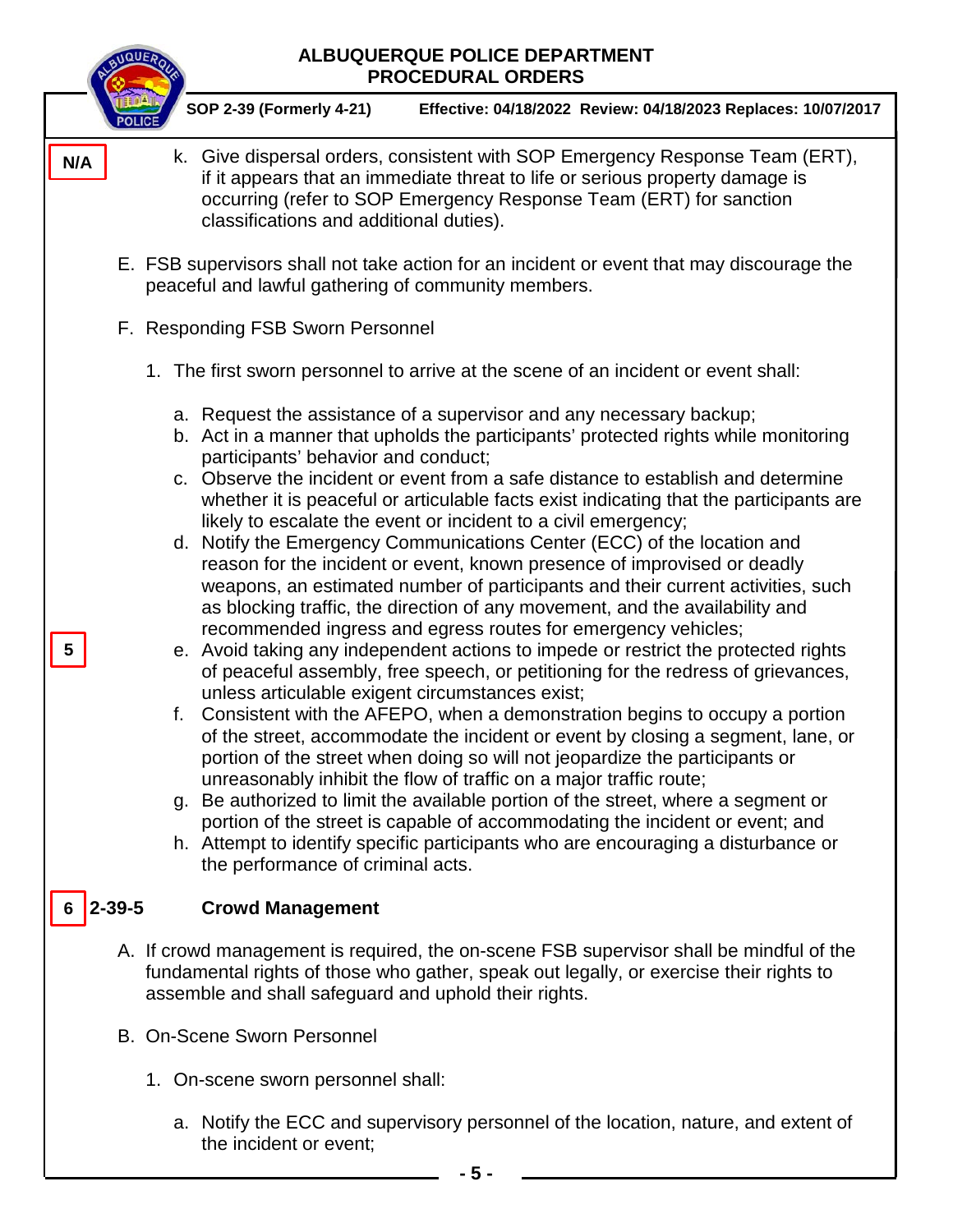

**4**

**7**

 **SOP 2-39 (Formerly 4-21) Effective: 04/18/2022 Review: 04/18/2023 Replaces: 10/07/2017**

- b. Act and respond to participants with a neutral demeanor;
- c. When necessary to protect community members, evacuate them from the immediate area of the incident or event. FSB supervisors shall allow community members to use hallways, doorways, and roadways without hindrance, so long as this does not jeopardize their safety, impede traffic, or obstruct law enforcement operations; d. Establish a command post and staging area for additional resources, and ensure that all assigned personnel know the location of, and response route to, the command post; e. Ensure that pedestrian and vehicular traffic are re-routed around and away from the incident or event. If necessary, based on articulable and reasonable facts and circumstances, on-scene sworn personnel shall: i. Control participants' unauthorized ingress and egress during the incident or event; and ii. Plan for and prevent attempts to assist or augment the number of incident or event participants trying to enter from outside the area if there are reasonable, articulable facts that would indicate additional participants would pose a direct and proximate threat to public safety. f. Notify the Public Information Officer (PIO); g. Ensure AFR and EMS personnel are dispatched and respond to the staging area; i. On-scene FSB supervisors shall provide adequate security to AFR and EMS personnel in the performance of emergency tasks. h. Provide support and relief to personnel so that they receive meal and rest breaks, as appropriate, given the situation and local conditions; i. Provide ongoing updates to ECC regarding conditions on-scene; j. Use their on-body recording devices, consistent with SOP Use of On-Body Recording Devices (refer to SOP Use of On-Body Recording Devices (OBRD) for sanction classifications and additional duties); and k. Photograph any injuries sustained by participants, community members, or sworn personnel to document the condition of those individuals. C. Once ERT arrives on-scene, the ERT Lieutenant shall take command of the incident or event, consistent with SOP Emergency Response Team (ERT). **2-39-6 Reporting Requirements** A. On-scene FSB sworn personnel shall: 1. Write a Uniform Incident Report if there is criminal harm to persons or property as a result of the demonstration or civil emergency; and 2. Report their use of force consistent with SOP Use of Force: Reporting by Department Personnel (refer to SOP Use of Force: Reporting by Department Personnel for sanctions classifications and additional duties). **N/A N/A**